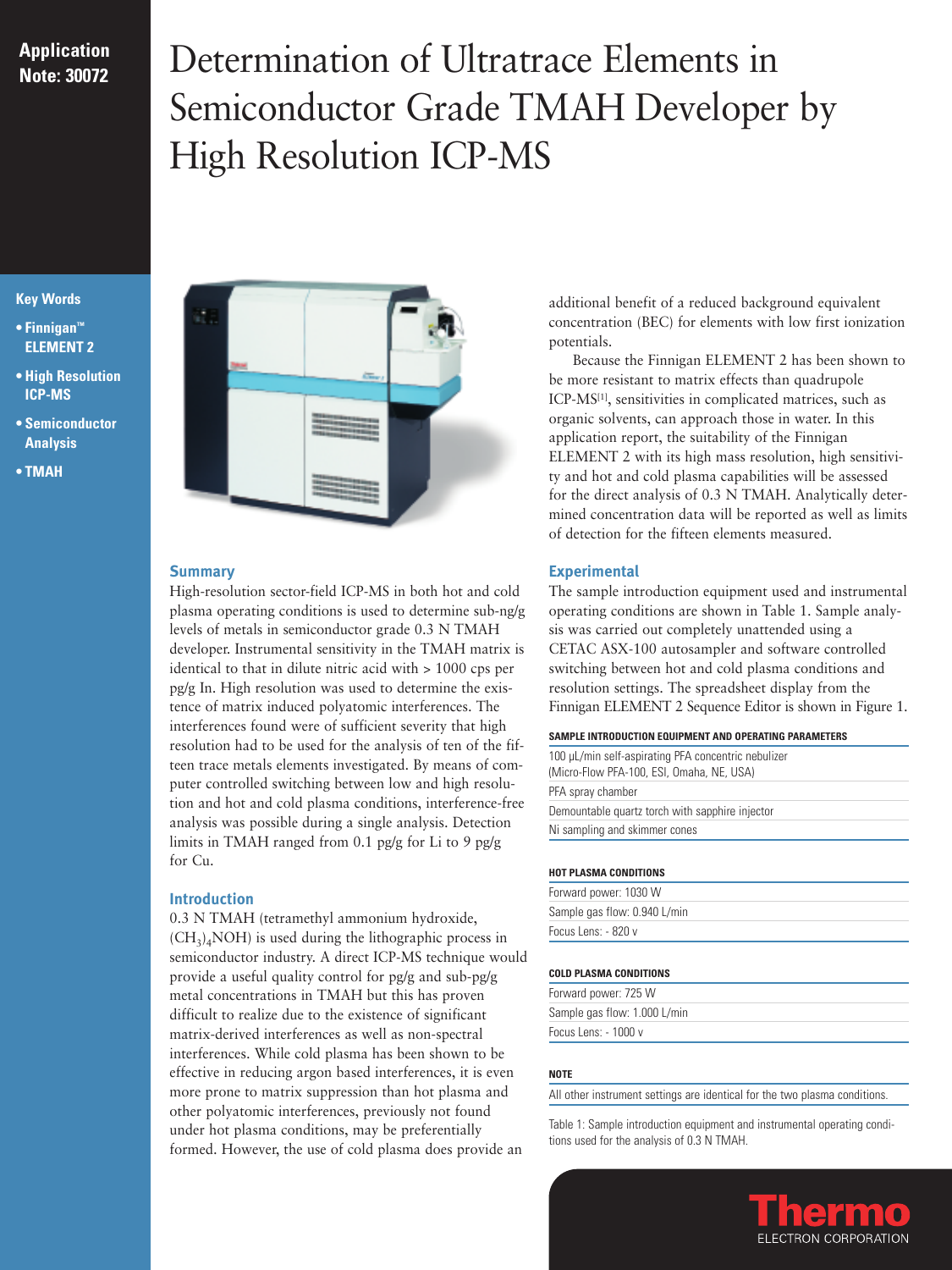|                       |                        |               |              | T Sequence - Thermo ILEMENT - [TMAH.seq] |                                                 |        |                      |                |                           |                  |                        |                            | - 101                |
|-----------------------|------------------------|---------------|--------------|------------------------------------------|-------------------------------------------------|--------|----------------------|----------------|---------------------------|------------------|------------------------|----------------------------|----------------------|
| 15 Feb<br><b>Talk</b> | <b>Bow</b>             |               |              |                                          | Actors Customae Doduale-Windows Mew Window Help |        |                      |                |                           |                  |                        |                            | $-101$               |
|                       |                        |               |              |                                          | AП<br>国胄                                        | ∧≡     |                      |                | ㅎ # H E # E 팀 E D   ? +2  |                  |                        |                            |                      |
|                       | Ħ                      | Assiyois      |              | OC Quality Control                       |                                                 |        |                      |                |                           |                  |                        |                            |                      |
| <b>BLK</b>            | <b>Gedirval Tirger</b> |               | <b>State</b> | <b>PlackWial Data File</b>               |                                                 | Method | Tues<br>Plans meters | Calibration    | Quantification<br>Titiada | Standard         | IS before<br><b>DO</b> | line, Skd<br><b>ACTIVE</b> | 15 Name              |
| 150                   |                        | D <b>STAR</b> | v            | a                                        | $\sim$                                          | $\sim$ | $\sim$               | $\sim$         | $\sim$                    | $\sim$           | <b>Tes</b>             | Yes.                       | $\sim$               |
| <b>MCAL</b>           |                        | <b>SAMP</b>   | s            | OE/DE3                                   | TMAH HP O                                       |        | TMAH HP TMAH HP      | <b>TMAH HP</b> | OUAM, DITO ADDS           |                  | <b>Tree</b>            | <b>V</b> MA                | PO IS SOBJET         |
|                       | эl                     | SMP           | š            | OD/OR 3                                  | TMAH CF O                                       |        | TMAH CP TMAH CP      | TMAH CP        | Quant, (STC-ADD)          |                  | <b>NW</b>              | <b>V</b> eds               | Rs tā 508ppt         |
| SMP                   | 支                      | 599.          | s            | 01/081                                   | TMAH HP 10pst                                   |        | TMAH HP TMAH HP      | TMAH HP        | Calib (STD ADD)           | TMAH HP 18       | <b>Nes</b>             | <b>Ves</b>                 | Rt 15_508ppf         |
| SPK                   | 4                      | 594           | š            | 01/081                                   | <b>IMAH OP_10ppt</b>                            |        | TMAH CP TMAH CP      | TMAH OP        | Callo (STD ADD)           | THAM CP 18       | <b>New</b>             | Yes                        | <b>Rth IS SORppt</b> |
| STO.                  | 51                     | 58%           | ÷            | 01/082                                   | TMAH_HP_20ppt                                   |        | TMAH_HP TMAH_HP      | TMAH_HP        | Callo (STD ADD)           | TMAH_HP_29       | New                    | Yes                        | Ph_IS_508ppf         |
|                       | E                      | 524           | s            | 01/082                                   | TMAH_CP_20psf                                   |        | TMAH_CP/TMAH_CP      | TMAH_GP        | Callo (STD ADD)           | TMAH_CP_29       | New                    | Yes                        | Ph. 15.,508ppf       |
| CMP/                  | T                      | 571           | v            | OV/083                                   | TMAH_HP_50est                                   |        | TMAH HP TMAH HP      | TMAH HP        | Calib (STD ACO)           | THAH, HP_58      | <b>Nes</b>             | Yes.                       | Ph. JS., 508ppf      |
|                       | $\blacksquare$         | 82%           | s            | O'LIDE3                                  | TMAH OF SOUN TMAH OF TMAH OF                    |        |                      | TMAH CF        | Calib (STD ADD)           | THAH CP 58       | <b>N'es</b>            | <b>V</b> es                | PIA IS 600mpd        |
|                       |                        | <b>SPE</b>    | s            | O'LIDB4                                  | TMAH HP TODgeTTMAH HP TMAH HP                   |        |                      | <b>TMAH HP</b> | CABLISTD ADDI             | TIEAH_HP_180 Yes |                        | <b>V</b> Inte              | PA_13_408ppf         |
|                       | 10                     | SPE.          | s            | 01/084                                   | TMAH_CP_100ppt TMAH_CP TMAH_CP                  |        |                      | TMAH_CP        | CARL (STD ACO)            | TMAH CP 188 Yes  |                        | Ves                        | Rs til 608apt        |
|                       | 11                     | 59%           | š            | OUGES                                    | TMAH_HP_200ppt TMAH_HP TMAH_HP                  |        |                      | TMAJ1 HP       | Callo (STD ACO)           | THAH, HP_200 Yes |                        | Yes.                       | Rs tā śūtlapt        |
|                       | 12                     | 59%           | ë            | 01/085                                   | TMAH_GP_200ppt TMAH_GP TMAH_CP                  |        |                      | TMAH CP        | Calib (STD ADD)           | TMAH_CP_288 Yes  |                        | Yes.                       | Rh IS_508ppt         |
|                       |                        | 15 STOP       | š            | ×                                        | $\sim$                                          | $\sim$ | $\sim$               | $\sim$         | $\sim$                    | $\sim$           | $\sim$                 | $\sim$                     |                      |

Figure 1: Sequence table from the Finnigan ELEMENT 2 Sequence Editor.

#### **Sensitivity in the TMAH Matrix**

The Finnigan ELEMENT 2, with a specified sensitivity of > 1 Mcps per ng/g for 115Indium in low resolution and detector dark noise of < 0.2 cps, has been shown to be ideally suited for the determination of ultra-trace metal impurities in high purity water. Because the Finnigan ELEMENT 2 has been shown to be more resistant to matrix effects than quadrupole ICP-MS[1], instrumental performance in TMAH was expected to be comparable to that obtained in water. The sensitivity under hot plasma

operating conditions for 0.3 N TMAH solution spiked with 100 pg/g of a multi-elemental solution containing Li, In and U is shown in Figure 2. Instrumental sensitivity in TMAH is identical to that in dilute nitric acid with > 1000 cps per pg/g In. These high sensitivities allow the Finnigan ELEMENT 2 to analyze TMAH at low pg/g levels without any sample preparation, thus ensuring a high sample throughput in a routine laboratory environment.



Figure 2: Instrumental sensitivity under hot plasma operating conditions for 0.3 N TMAH solution spiked with 100 pg/g of a multi-elemental solution containing Li, In and U.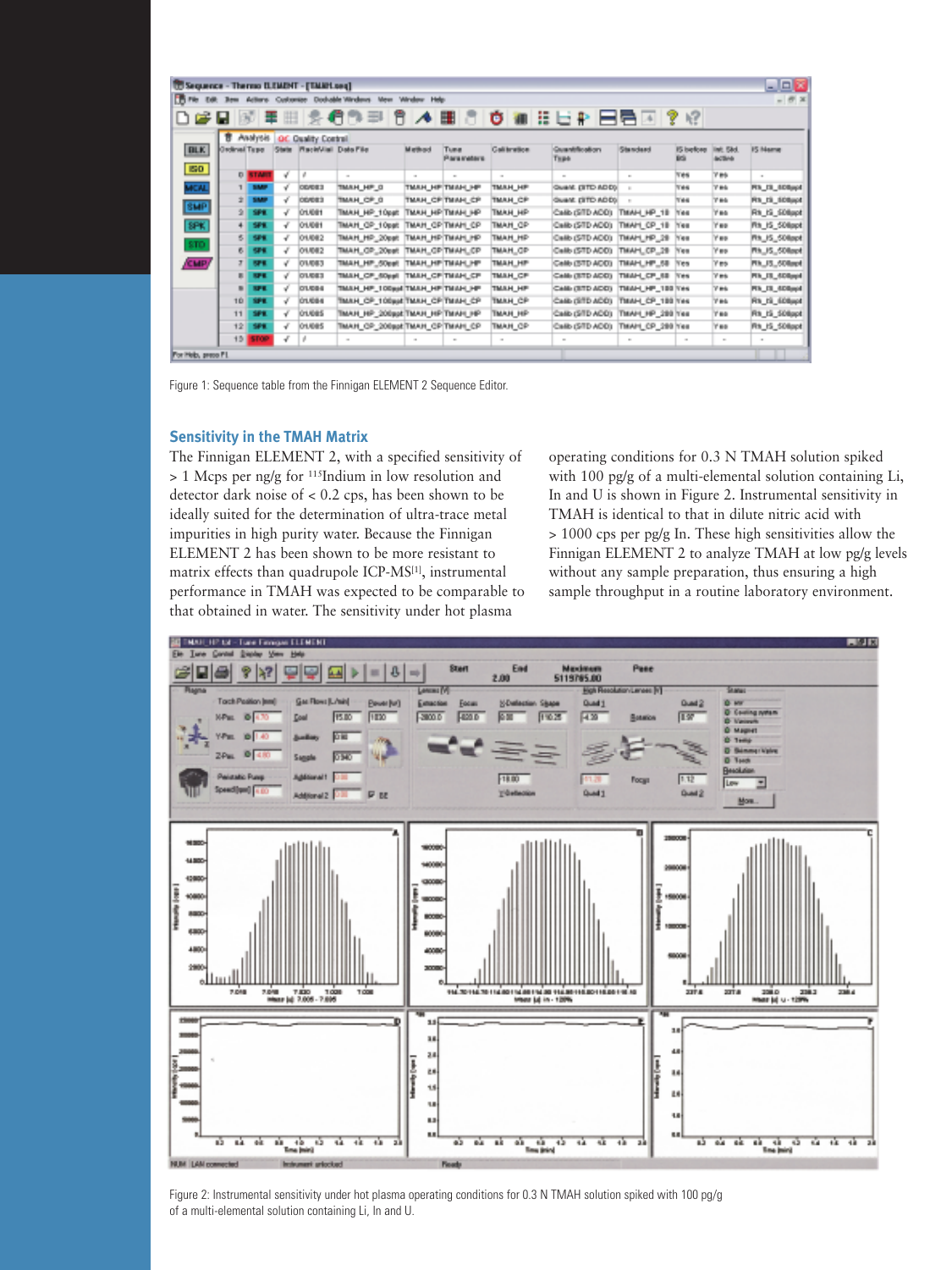## **Identification of Polyatomic Interferences**

As part of method development, a TMAH sample was scanned for interferences under both hot and cold plasma conditions. Matrix induced interferences were identified that made the use of medium resolution  $(R = 4000)$ necessary for interference-free quantification of ten of the fifteen elements examined (Table 2).

| <b>ISOTOPE</b>   | <b>PLASMA CONDITIONS</b> | <b>INTERFERENCES IDENTIFIED</b>                                                                                       |
|------------------|--------------------------|-----------------------------------------------------------------------------------------------------------------------|
| $24$ Mq          | Hot                      | ${}^{12}C_2$                                                                                                          |
| 27 <sub>Al</sub> | Cold                     | 12C15N, 13C14N                                                                                                        |
| 39K              | Cold                     | <sup>38</sup> ArH, $H_2$ <sup>18</sup> OH <sub>3</sub> <sup>16</sup> O                                                |
| 44Ca             | Cold                     | ${}^{12}C$ <sup>16</sup> 0 <sub>2</sub> , ${}^{30}Si$ <sup>14</sup> N, ${}^{12}C_2H_6{}^{14}N$                        |
| 47Ti             | Hot                      | $15N16O_2$ , $14N16O_2H$                                                                                              |
| 52Cr             | Cold                     | $40 \text{Ar}$ <sup>12</sup> C                                                                                        |
| <sup>55</sup> Mn | Cold                     | 40Ar <sup>15</sup> N, <sup>12</sup> CH <sup>14</sup> N <sub>3</sub> , (H <sub>2</sub> <sup>16</sup> O) <sub>3</sub> H |
| 56Fe             | Cold                     | $40Ar16O, 12C213CH514N$                                                                                               |
| 60Ni             | Cold                     | ${}^{12}C_2H_6{}^{14}N{}^{16}O$                                                                                       |
| 667n             | Hot                      | 40Ar12C14N                                                                                                            |

Table 2: Elements analyzed, plasma operating conditions and polyatomic interferences identfied in 0.3 N TMAH.

For example, the direct analysis of manganese at m/z 55 under hot plasma conditions is complicated by interferences from 40Ar15N and 40Ar14NH generated by the sample matrix (Figure 3). Argon based interferences can be reduced or even eliminated by cold plasma parameters[2]. However, the use of cold plasma does not ensure interference-free analysis as, with even relatively simple matrices, new interferences that are not generated with

hot plasma conditions can be shown to occur. For example, Figure 4 shows the polyatomic interferences observed at the nominal mass of 56 a.m.u., the major isotope of Iron, under both hot and cold plasma conditions. As expected the 40Ar16O interference at m/z 56 is greatly reduced with cold plasma, but is not completely removed. A new additional interference, preferentially formed under cold plasma conditions is seen, clearly demonstrating that high resolution is necessary, even with cold plasma, to guarantee interference free analysis.

| Isotope<br><b>Conditions</b> | <b>Plasma</b> | <b>Resolution</b><br>(pg/g) | <b>Concentration</b><br>Limit (pg/g) | <b>Detection</b> |
|------------------------------|---------------|-----------------------------|--------------------------------------|------------------|
| <sup>7</sup> Li              | Cold          | LR                          | 13.4                                 | 0.12             |
| 11B                          | Hot           | LR                          | 177                                  | 8.68             |
| $23$ Na                      | Cold          | LR                          | 55.2                                 | 4.75             |
| 63 <sub>Cu</sub>             | Cold          | LR                          | 13.5                                 | 9.16             |
| 208Ph                        | Cold          | LR                          | 2.29                                 | 0.74             |
| $24$ Mq                      | Hot           | <b>MR</b>                   | 12.8                                 | 8.16             |
| $^{27}$ AI                   | Cold          | MR                          | 33.5                                 | 1.31             |
| 39K                          | Cold          | MR                          | 21.3                                 | 0.44             |
| <sup>44</sup> Ca             | Cold          | MR                          | 135                                  | 0.87             |
| $47$ Ti                      | Hot           | MR                          | 67.0                                 | 6.07             |
| 52Cr                         | Cold          | <b>MR</b>                   | 11.7                                 | 2.16             |
| <sup>55</sup> Mn             | Cold          | MR                          | 4.94                                 | 1.16             |
| 56Fe                         | Cold          | MR                          | 37.4                                 | 8.39             |
| <sup>60</sup> Ni             | Cold          | MR                          | 7.71                                 | 6.89             |
| 66Zn                         | Hot           | MR                          | 42.5                                 | 4.78             |

Table 3: Concentration data for the 0.3 N TMAH sample, as well as detection limits for the fifteen elements determined.



Figure 3: Medium resolution (R = 4000) spectrum of manganese (m/z 55) showing <sup>40</sup>Ar<sup>15</sup>N and <sup>40</sup>Ar<sup>14</sup>NH interferences generated by the TMAH matrix.